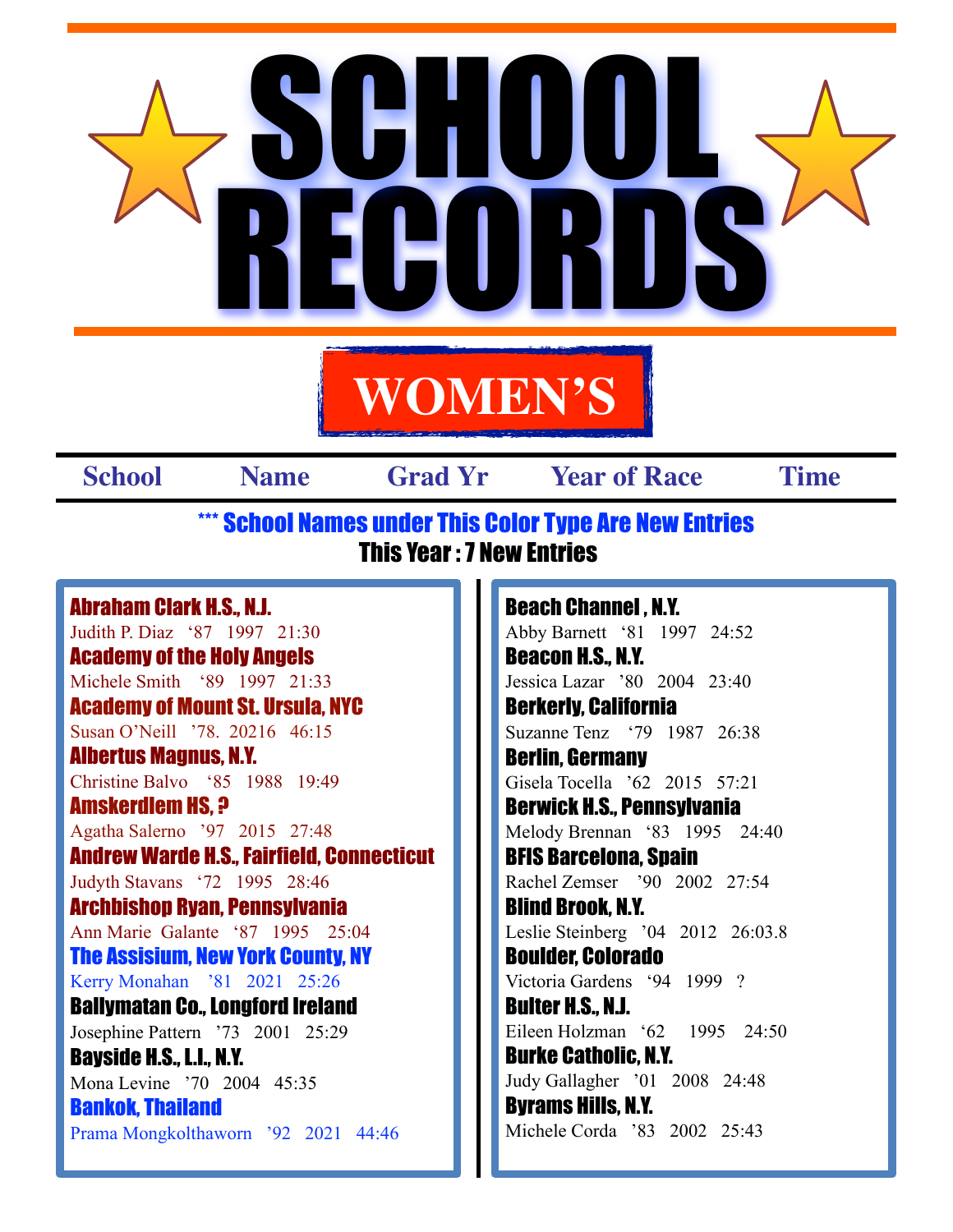## **Cathedral**

Enilda Indyk '62 2003 29:38 Central Catholic, Illinois Elizabeth C. Miller '98 2008 28:41 Central High, Providence, Rhode Island Georgina Hepburn '65 1998 30:40 Chula Vista H.S., San Deigo, California Cynthia Ruiz '75 1997 21:47 Clarkstown North, N.Y. Linda Scheu '92 1995 18:08 Clarkstown South, N.Y. Kim Newsome '88 1996 18:54 Cohoes, N.Y Marcia Gates '71 2011 43:00 Colonie , N.Y. Lisa Viscardo '92 2012 28:05.3 Colunbia, N.J. Emily Trautmann '59 2001 38:32 Commack South, L.I., N.Y. Peri Kenny '77 2002 23:35 Commonwealth, Boston, Massachusetts Masha Portiansky. '97 2021 23:16 Cornwall, N.Y. Meghan Donovan '11 2021 21:13 Dodge Voc H.S. Catherine Pacella '82 1997 30:27 Dwight, Englewood, N.J. Agnes Brenson '98 2009 29:14 East Miroa Syracus, N.Y. Kari Anne Bertrand '88 1997 17:36 Eduard Spranger Gymn., Reudenstadt, **Germany** Brigitte Weinberg '88 2003 29:59 Elkhart Memorial H.S., Indiana Ann McGrath-Angarola '78 1987 21:13 Elkins, West Virginia Bridget Steele '88 '2004 25:36 Fairlawn H.S., N. J. Janine Thomson '85 2011 29:27 Fargo North High, Fargo, North Dakota Tiffanee McCarney '97 2009 23:06 **Franciscan** Beth Duggan '87 2007 27:47 Framingham, Massachusetts

**Germany** Gisela Tuccillo '? 2002 35:18 Goshen H.S., N.Y. Alison Field '82 1990 19:44 Governor Livingston, N.J. Kritine Reilly '99 2002 25:43 Hammond Academy, S.C. Ingrid Estridge '79 1991 28:14 Haldane, N.Y. Miranda Neri '06 2012 24:26.1 Hall H.S., Little Rock, Arkansas Sarah Collins '78 1996 21:33 Hastings, N.Y. Bridget Sander '73 1973 30:27 Hazleton, Pennsylvania Erin Bettine '78 1995 26:36 Hilton Central, N.Y. Gail Truatmann '95 2009 25:19 Hilton High, Virginia Jennifer Epter '98 2000 28:11 Holy Angels Academy, N.J. Stephiane Betz '10 2013 23:59 Homer H.S., N.Y. Michelle Franklin '87 1991 19:31 Hunterdon Central, N.J. Rehana Lanewala '01 2003 29:26 Hylton H.S., South Carolina Ingrid Estridge-Watzka '79 1991 28:14 Immaculate Heart Academy, N.J. Mimi Vilord '69 1996 23:39 Irvington H.S., N.Y. Janie Howell '65 1999 28:07 Jamaica, NY Helen Pasqual '81 2018 45:15 John Jay H.S., N.Y. Alessanda Lynch '82 1998 18:49 J.F. Kennedy, N.J. Robin Maloney '72 2004 25:39 J.P. Stevens, N.J. Maria Del Rosario '04 2019 24:48 Ketcham H.S., N.Y. Marisa Sutera '81 1993 17:41 Kingswood-Oxford, Hartford, Connecticut Alison Newman '93 2017 24:491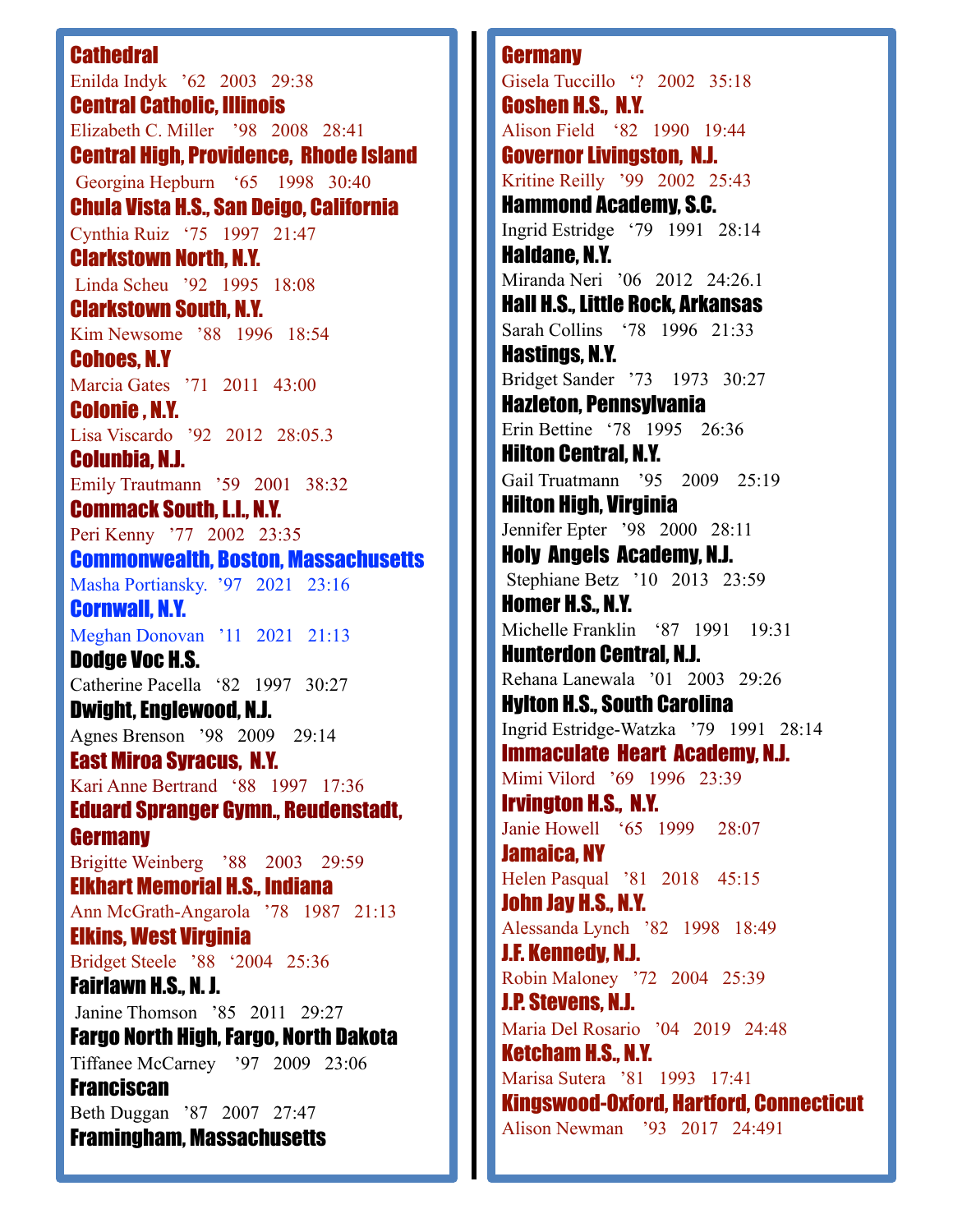Lakeland - Panas H.S., N.Y. Amanda Wright '06 2021 21:16 Lincolin H.S., N.Y. Michelle Tyler '74 1996 32:38 Locust Valley, N.Y. Diane Teetsel '77 2011 52:00 Los Altos, California Kelly Swirn '95 2004 18:14 Lower Richard H.S., Columbia, South Carolina Angel Roddy '88 2002 32:47 Mahopac H.S., N.Y. Bonnie Jeanne Regan '97 1999 19:28 Malverne, L.I., N.Y. Marianne McKay-Matthaei '78 2003 27:33 Manalapan, N.J. Naomi Siegel '05 2019 24:48 Marina Regina, L.I., N.Y. Karen Spinozzi '66 2019 29:32 Marquette H.S., Chesterfield, Maryland Jill Crouther '99 2012 26:55.4 Martin Van Buren Loretta Schuellein '95 2007 25:24 Mary Rose Academy Lynne Rosner '76 2003 41:32 Memorial H.S., Elkhart, Ind Ann McGrath '78 1987 21:13 Miami Valley, Ohio Caitlin Pohl '11 2018 21:33 Midwood, Brooklyn, N.Y. Jessica Reinis '87 1995 23:23 Millbrook H.S., N.Y. Johanna Roth '04 2005 22:34 Milton Central, Connecticut Gail Truatmann '95 2003 28:05 Monroe Woodbury, N.Y. Kristin Schiesswohl '89 1999 17:57 Monterey H.S., California Carol Michalski '64 1990 25:28 Montoursville, Pa. Joan Winslow '90 2003 22:16 Nanuet H.S., N.Y. Rita Keahon '83 1990 17:58 Newburgh Free Academy, N.Y. Katie Guarracino-Baloga '92 1997 19:52

New Providence HS,N.J. Courtney Connolly '? 2016 26:55 North Babylon L.I., N.Y. Elsa Valente '81 2013 24:03 North Rockland H.S., N.Y. Jaime Lord '14 2021 18:35 Northern Highlands H.S., N.J. Debbie Hollender '71 1998 30:33 Northern Valley Regional, N.J. Carol Yoon '93 1999 19:09 Nyack H.S., N.Y. Annie Oakley '80 1998 21:13 Oklahoma School of Science & Mathematics, Oklahoma Amy Ross-Scherer '92 1999 18:39 Old Tappan, N.J. Laura Hudson '77 1987 21:55 James O'Neill HS, NY Ann O'Rourke. '11 2017 24:54 Onteora HS, NY Carly Jesik '05 2015 37:14 Our Lady of Perpetual Help, Brooklyn, N.Y. Diane Jacob '76 2002 26:14 Our Lady of Victory, Dobbs Ferry, N.Y. Eileen O'Rourke '80 2011 29:31 Pascack Valley H.S., N.J. Laura Wanamaker '82 1996 28:14 Pearl River H.S., N.Y. Nathale Marquis '88 1988 19:25 **Pennridge** Kimberly Harns '88 1996 22:28 Pequannock TWP., N.J. Jean Greaves '81 1989 25:02 Phillipsburg, N.J. Heather Cronce '91 1996 21:21 Pine Crest, Florida Jean Lipman '91. 2016 30:24 Potomac, Virgina Jennifer Markiewicz '92 2003 24:19 Potomac, Maryland Jen Wegman '96 2012 32:53.6 Prescott H.S., Prescott, Wisconsin Catherine Dillon '96 2012 25:46.6